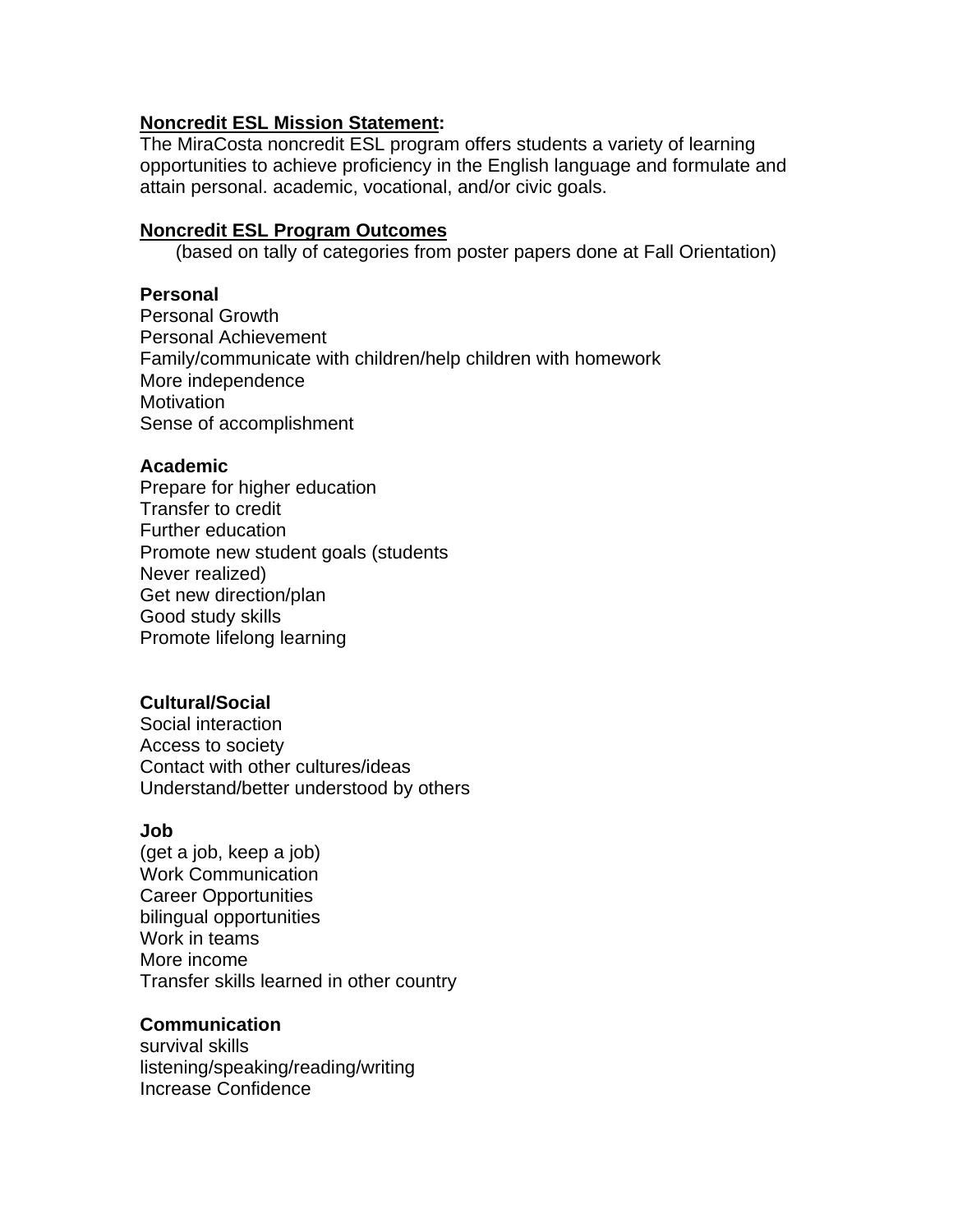Pronunciation Ability to learn in stress free environment

# **Civic responsibilities**

Understand United States culture Daily Living Access Community Resources Become citizen Involvement with Community Learn laws of United States